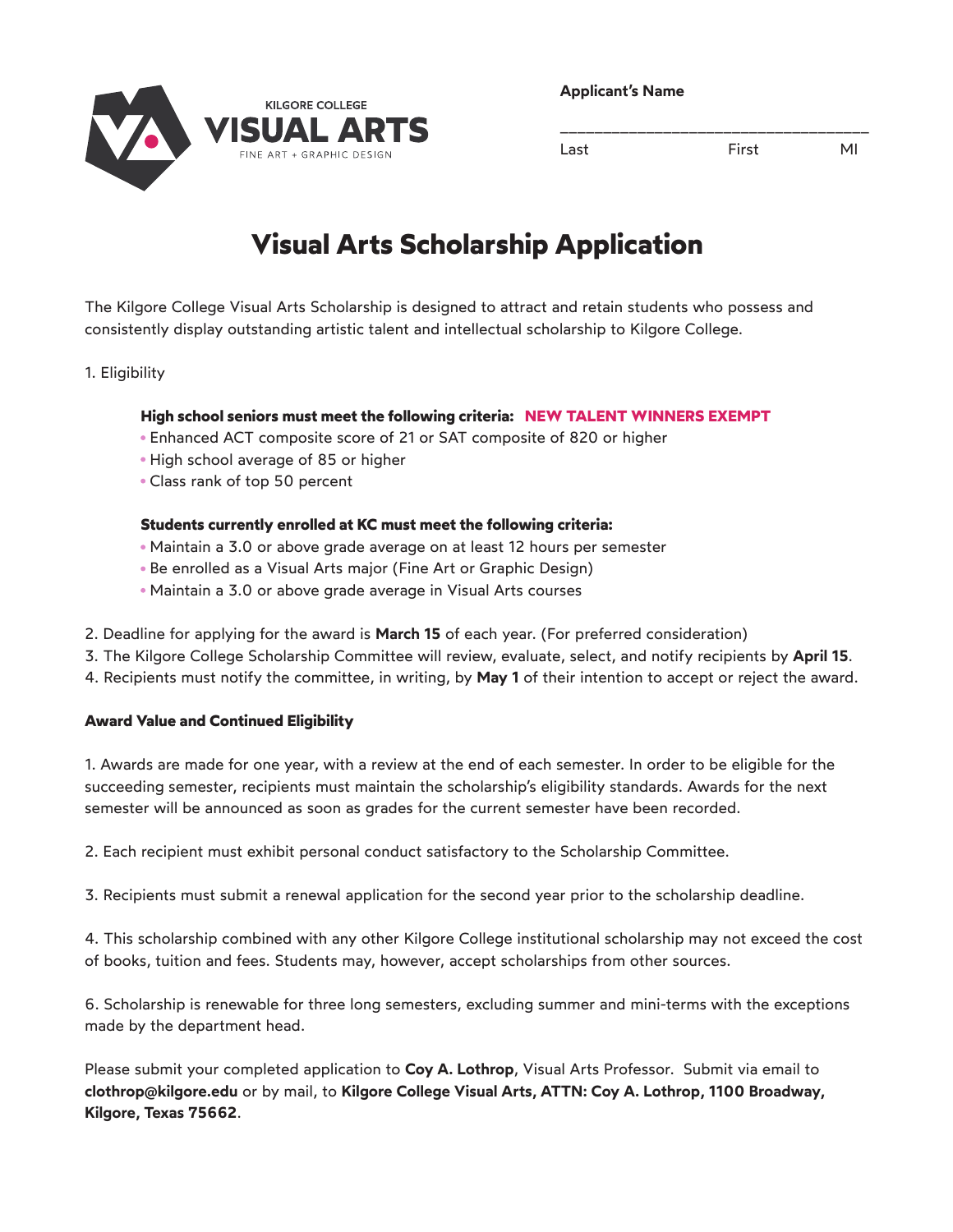List any special honors or recognition you have received, including school, community, UIL, etc. **(Evidence of your talent should be given here.)**

| ______ |  |             |
|--------|--|-------------|
|        |  |             |
|        |  |             |
|        |  |             |
|        |  | ___________ |
|        |  |             |
|        |  |             |

\_\_\_\_\_\_\_\_\_\_\_\_\_\_\_\_\_\_\_\_\_\_\_\_\_\_\_\_\_\_\_\_\_\_\_\_\_\_\_\_\_\_\_\_\_\_\_\_\_\_\_\_\_\_\_\_\_\_\_\_\_\_\_\_\_\_\_\_\_\_\_\_\_\_\_\_\_\_\_\_\_\_\_\_\_\_\_\_\_\_

*Scholarship finalists may be asked to meet with the Visual Arts faculty and present examples of art work.*

#### **References**

| Give three references, including your current art teacher:         |  |  |  |
|--------------------------------------------------------------------|--|--|--|
|                                                                    |  |  |  |
|                                                                    |  |  |  |
|                                                                    |  |  |  |
|                                                                    |  |  |  |
|                                                                    |  |  |  |
|                                                                    |  |  |  |
|                                                                    |  |  |  |
|                                                                    |  |  |  |
|                                                                    |  |  |  |
|                                                                    |  |  |  |
| THE FOLLOWING MUST BE COMPLETED BY HIGH SCHOOL OFFICIAL IF SENIOR: |  |  |  |
| ACT Composite Score: _________ Test Date: _________                |  |  |  |
| SAT Composite Score: _________ Test Date: __________               |  |  |  |

Grade Point Average for 3 1/2 years: \_\_\_\_\_\_\_\_\_\_\_ KC Dual Credit Hours: \_\_\_\_\_\_\_\_\_\_

Rank in Senior Class: \_\_\_\_\_\_\_\_\_\_\_\_\_\_\_\_\_\_ Number of students in Senior Class: \_\_\_\_\_\_\_\_\_\_\_\_\_

Signature: \_\_\_\_\_\_\_\_\_\_\_\_\_\_\_\_\_\_\_\_\_\_\_\_\_ Title: \_\_\_\_\_\_\_\_\_\_\_\_\_\_\_\_\_\_\_ Date: \_\_\_\_\_\_\_\_\_\_\_\_\_

**Application must include high school transcript** which includes completed coursework.

Phone Number: \_\_\_\_\_\_\_\_\_\_\_\_\_\_\_\_\_\_\_\_\_\_\_\_\_\_\_\_\_\_\_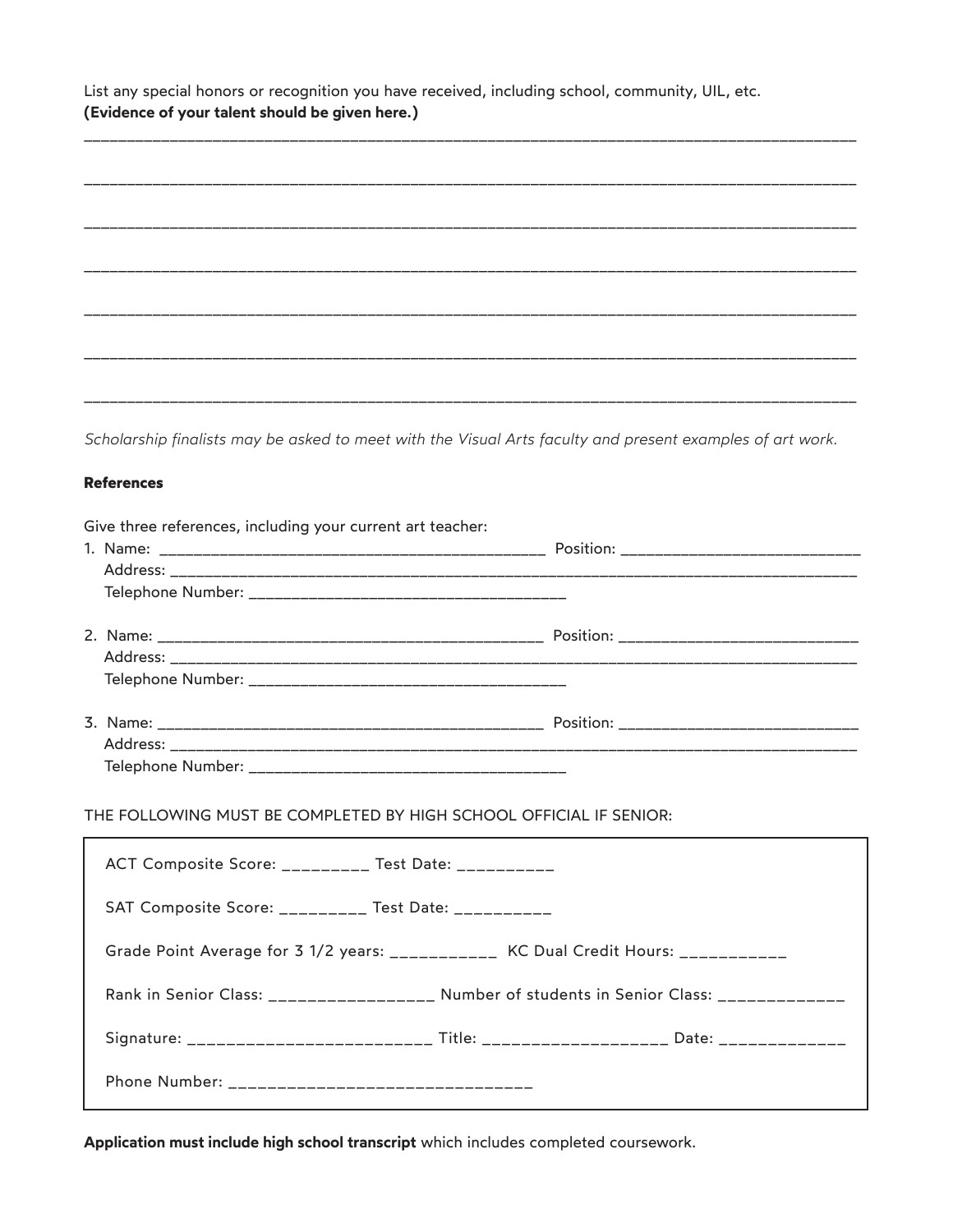## **Application Must Be Filled In Completely**

| <b>Please Print</b>                                                                                                  |  |  |  |  |
|----------------------------------------------------------------------------------------------------------------------|--|--|--|--|
|                                                                                                                      |  |  |  |  |
| Home Address: __________________________________ City: _________________________ State: ________ Zip: ______________ |  |  |  |  |
| Telephone: __________________________ Date of Birth: _________________ Marital Status: _________________             |  |  |  |  |
|                                                                                                                      |  |  |  |  |
|                                                                                                                      |  |  |  |  |
| High School: _____________________________City: __________________________State: __________________                  |  |  |  |  |
|                                                                                                                      |  |  |  |  |
| Have you attended Kilgore College? No: _______ Yes: ______ If yes, month & year: ______________________              |  |  |  |  |
|                                                                                                                      |  |  |  |  |
|                                                                                                                      |  |  |  |  |
|                                                                                                                      |  |  |  |  |
| (High School Seniors only) List your Spring semester courses:                                                        |  |  |  |  |
|                                                                                                                      |  |  |  |  |
| List your extracurricular activities in school, in order of most-to-least participation:                             |  |  |  |  |
|                                                                                                                      |  |  |  |  |
|                                                                                                                      |  |  |  |  |
| List any civic, social or cultural activities outside of school:                                                     |  |  |  |  |